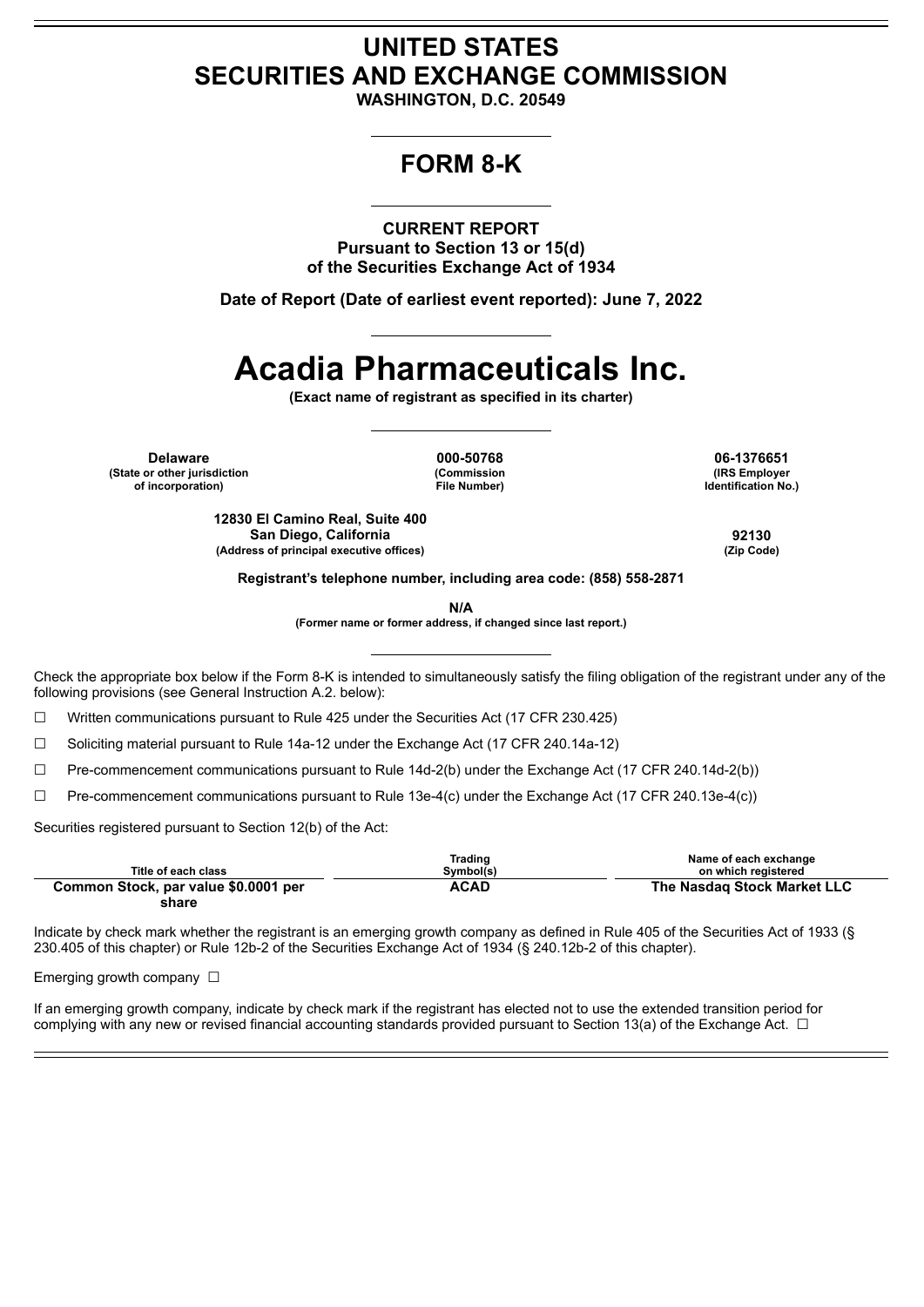#### Item 5.02 Departure of Directors or Certain Officers; Election of Directors; Appointment of Certain Officers; Compensatory **Arrangements of Certain Officers.**

(e) On June 7, 2022, the stockholders of Acadia Pharmaceuticals Inc. (the "Company") approved an amendment to the Company's 2010 Equity Incentive Plan, as amended (the "Plan"), to, among other things, increase the aggregate number of shares of common stock authorized for issuance under the Plan by 6,000,000 shares.

The foregoing description of the Plan does not purport to be complete, and is qualified in its entirety by the full text of the Plan, as well as the description of the Plan included in the Company's definitive proxy statement filed with the Securities and Exchange Commission on April 29, 2022 (the "proxy statement").

#### **Item 5.07 Submission of Matters to a Vote of Security Holders.**

- (a) The Company held its 2022 Annual Meeting of Stockholders on June 7, 2022 (the "2022 Annual Meeting").
- (b) The election of three nominees to serve as Class III directors on the Company's Board of Directors until the Company's 2025 Annual Meeting of Stockholders was carried out at the 2022 Annual Meeting. The following three Class III directors were elected by the votes indicated:

|                       |             |            | <b>Broker Non-</b> |
|-----------------------|-------------|------------|--------------------|
|                       | For         | Withheld   | Votes              |
| Laura A. Brege        | 89.395.645  | 41.330.621 | 11.297.362         |
| Stephen R. Davis      | 127.052.327 | 3.673.939  | 11.297.362         |
| Elizabeth A. Garofalo | 117.409.631 | 13.316.635 | 11.297.362         |

In addition to the election of three Class III directors, the following matters were submitted to a vote of the stockholders at the 2022 Annual Meeting:

(i) the approval of an amendment to the Plan, to, among other things, increase the aggregate number of shares of common stock authorized for issuance under the Plan by 6,000,000 shares, which was approved by the following vote:

| ، or<br>___      | Against        | Abstain | <b>Broker Non-Votes</b> |
|------------------|----------------|---------|-------------------------|
| .242.095<br>135. | .710<br>S.588. | 192.823 |                         |

(ii) the approval, on an advisory basis, of the compensation of the Company's named executive officers, as disclosed in the proxy statement, which was approved by the following vote:

| . or        | Against   | Abstain | <b>Broker Non-Votes</b> |
|-------------|-----------|---------|-------------------------|
| 127,204,012 | 3.387.622 | 134.632 | .297,362                |

(iii) the appointment of Ernst & Young LLP as the Company's independent registered public accounting firm for the fiscal year ending December 31, 2022 was ratified by the following vote:

| ۰or         | Aɑainst | Abstain |
|-------------|---------|---------|
| 141,456,204 | 298,274 | 269,150 |

Each of the foregoing voting results from the 2022 Annual Meeting is final.

Г

ī